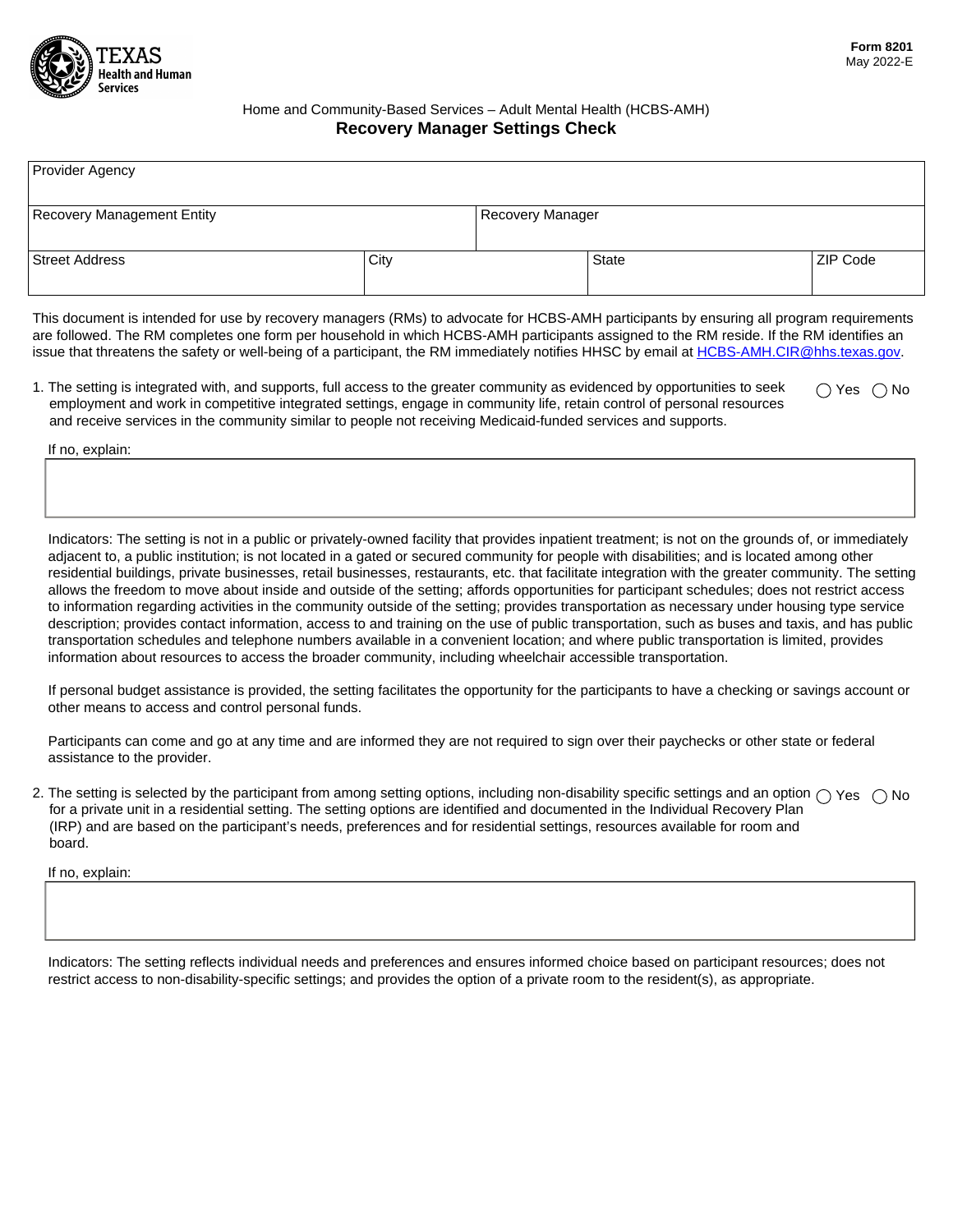## 3. Right to Privacy

A. The setting ensures a participant's right to privacy, dignity and respect; and freedom from coercion and restraint.  $\bigcirc$  Yes  $\bigcirc$  No

If no, explain:

Indicators: The setting assures staff interact and communicate respectfully and in a manner in which the participant(s) would like to be addressed; keeps all information about the participant(s) private; ensures that participant supports and IRP to address behavioral needs are specific to the participant and not the same as everyone else in the setting (if applicable); ensures that participant supports and IRP to address behavioral needs are not restrictive to the rights of participants living in the setting; offers a secure place to store personal belongings; ensures information about filing a complaint is made readily available and informs the participant(s) of how to make a complaint; provides assistance with personal appearance, dress and grooming to appear as the participant desires, and provides personal assistance in private, as appropriate; assures that staff do not talk to other staff about the participant(s) in the presence of others or in the presence of a participant as if they were not present; and affords dignity to the participants. Informal communication (written and oral) is conducted in a language that the participant(s) understand.

The participant(s) can have a private cell phone, computer or other personal communication device, or the setting provides access to a telephone or other technology to use for personal communication in private at any time; and can file an anonymous complaint.

B) The setting optimizes, but does not regiment, participant initiative, autonomy, and independence in making life choices,  $\;\bigcirc$  Yes  $\;\bigcirc$  No including but not limited to, daily activities, physical environment and with whom to interact.

If no, explain:

C) The setting facilitates participant choice regarding services and supports, and who provides them.  $\bigcirc$  Yes  $\bigcirc$  No

If no, explain:

Indicators: The setting posts and provides information on participant rights; allows the participant(s) to engage in legal activities (e.g., vote if age 18 or older, consume alcohol if age 21 or older) in a manner consistent with people in the same or similar setting who are not receiving Medicaid-funded services and supports; affords the opportunity for tasks and activities matched to participant skills, abilities and desires; and affords opportunities for participant(s) to choose with whom to do activities, both within and outside the setting, and participation is voluntary. The physical environment supports a variety of participant goals and needs (for example, indoor and outdoor gathering spaces, larger group activities, as well as solitary activities).

The setting does not restrict the services, providers or supports made available; affords the opportunity to update/change participant preferences at any time; ensures participant(s) receive support to develop plans supporting their needs and preferences; and staff is knowledgeable about the participant's IRP and Safety and Crisis Plan, rights, interests, preferences and needs of the participant(s).

D) The unit or dwelling is owned, rented or occupied under a legally enforceable agreement (lease) by the participant, and  $\;\bigcirc$  Yes  $\;\bigcirc$  No they have, at a minimum, the same responsibilities and protections from eviction that tenants have under the landlord/ tenant law of the state, county, city or other designated entity.

If no, explain:

Indicators: The setting does not restrict the services, providers or supports made available; affords the opportunity to update/change participant preferences at any time; ensures participant(s) receive support to develop plans supporting their needs and preferences; and staff is knowledgeable about interests, preferences and needs of the participant(s).